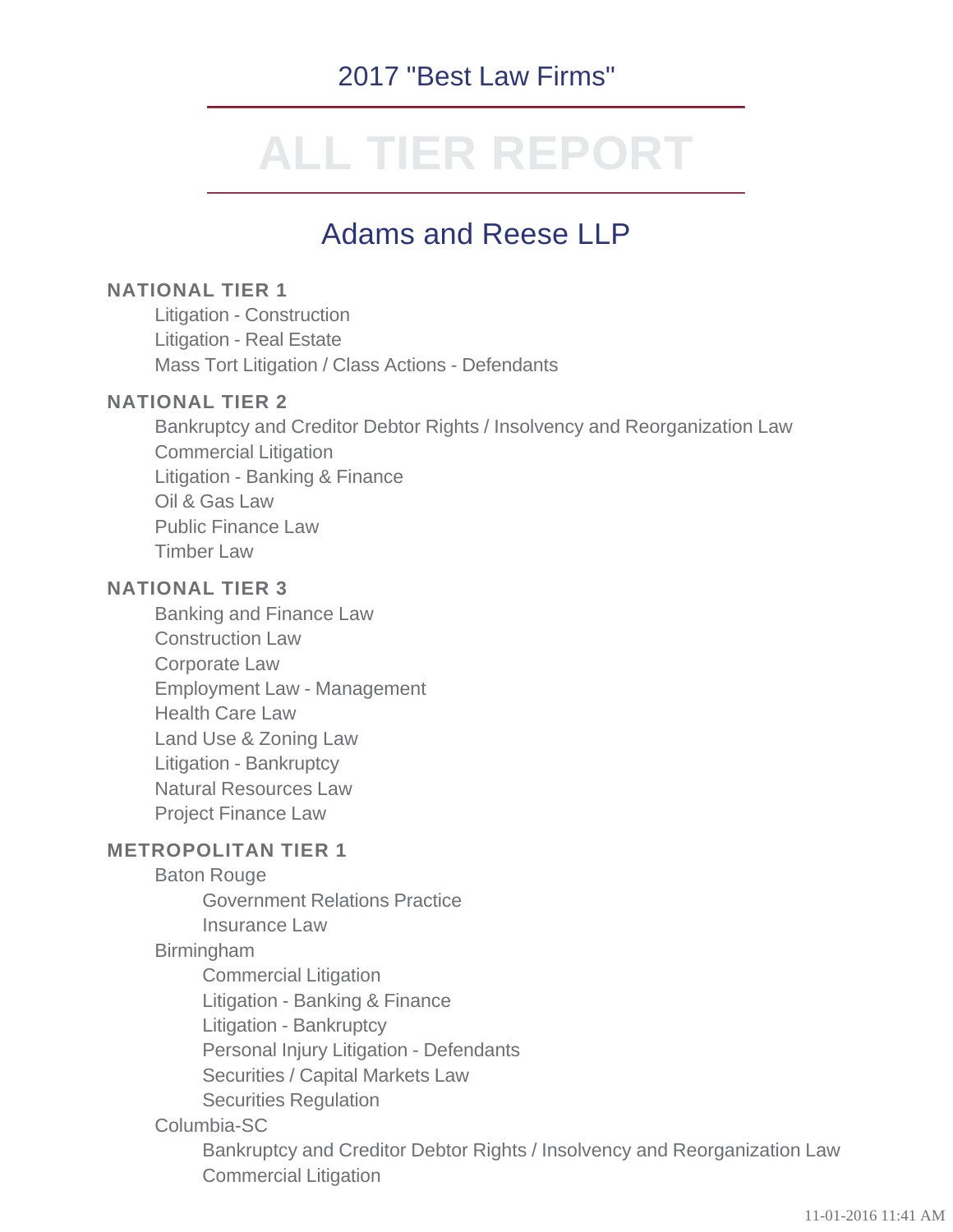Litigation - Banking & Finance Litigation - Bankruptcy Litigation - Real Estate Real Estate Law Workers' Compensation Law - Employers **Houston** Construction Law Litigation - Construction Personal Injury Litigation - Defendants Product Liability Litigation - Defendants Jackson-MS Energy Law Financial Services Regulation Law Litigation - Real Estate Litigation - Securities Litigation - Trusts & Estates Natural Resources Law Oil & Gas Law Securities / Capital Markets Law Securities Regulation **Jacksonville** Insurance Law **Memphis** Corporate Law Ethics and Professional Responsibility Law First Amendment Law Litigation - First Amendment Project Finance Law Public Finance Law Mobile Mergers & Acquisitions Law **Nashville** Commercial Litigation Copyright Law Entertainment Law - Music Government Relations Practice Litigation - Intellectual Property Litigation - Real Estate Litigation - Securities Public Finance Law New Orleans Admiralty & Maritime Law Bankruptcy and Creditor Debtor Rights / Insolvency and Reorganization Law Commercial Litigation Employment Law - Management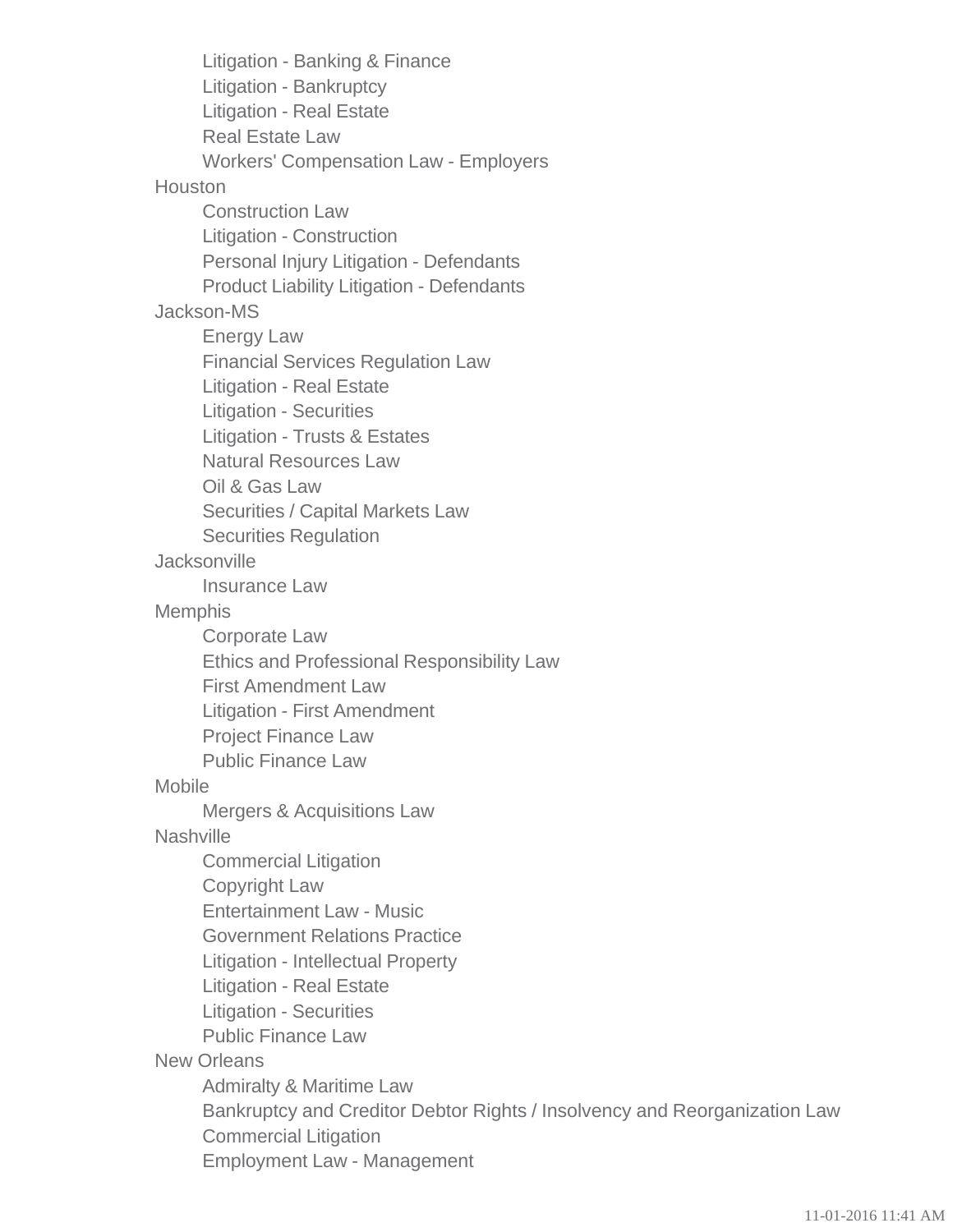Energy Law Environmental Law Government Relations Practice Health Care Law Insurance Law Labor Law - Management Litigation - Environmental Litigation - Labor & Employment Litigation - Real Estate Mass Tort Litigation / Class Actions - Defendants Medical Malpractice Law - Defendants Personal Injury Litigation - Defendants Product Liability Litigation - Defendants

### Sarasota

Litigation - Real Estate

St. Petersburg

Litigation - Construction

#### Tampa

Bankruptcy and Creditor Debtor Rights / Insolvency and Reorganization Law Litigation - Construction Litigation - Real Estate

### **METROPOLITAN TIER 2**

Baton Rouge

Banking and Finance Law

Professional Malpractice Law - Defendants

### Birmingham

Banking and Finance Law

Bankruptcy and Creditor Debtor Rights / Insolvency and Reorganization Law Financial Services Regulation Law

Health Care Law

Litigation - Antitrust

Litigation - Securities

# Columbia-SC

Mergers & Acquisitions Law

Tax Law

# **Houston**

Commercial Litigation

Litigation - Intellectual Property

Mass Tort Litigation / Class Actions - Defendants

Oil & Gas Law

# Jackson-MS

Banking and Finance Law

Corporate Law

Employment Law - Management

Labor Law - Management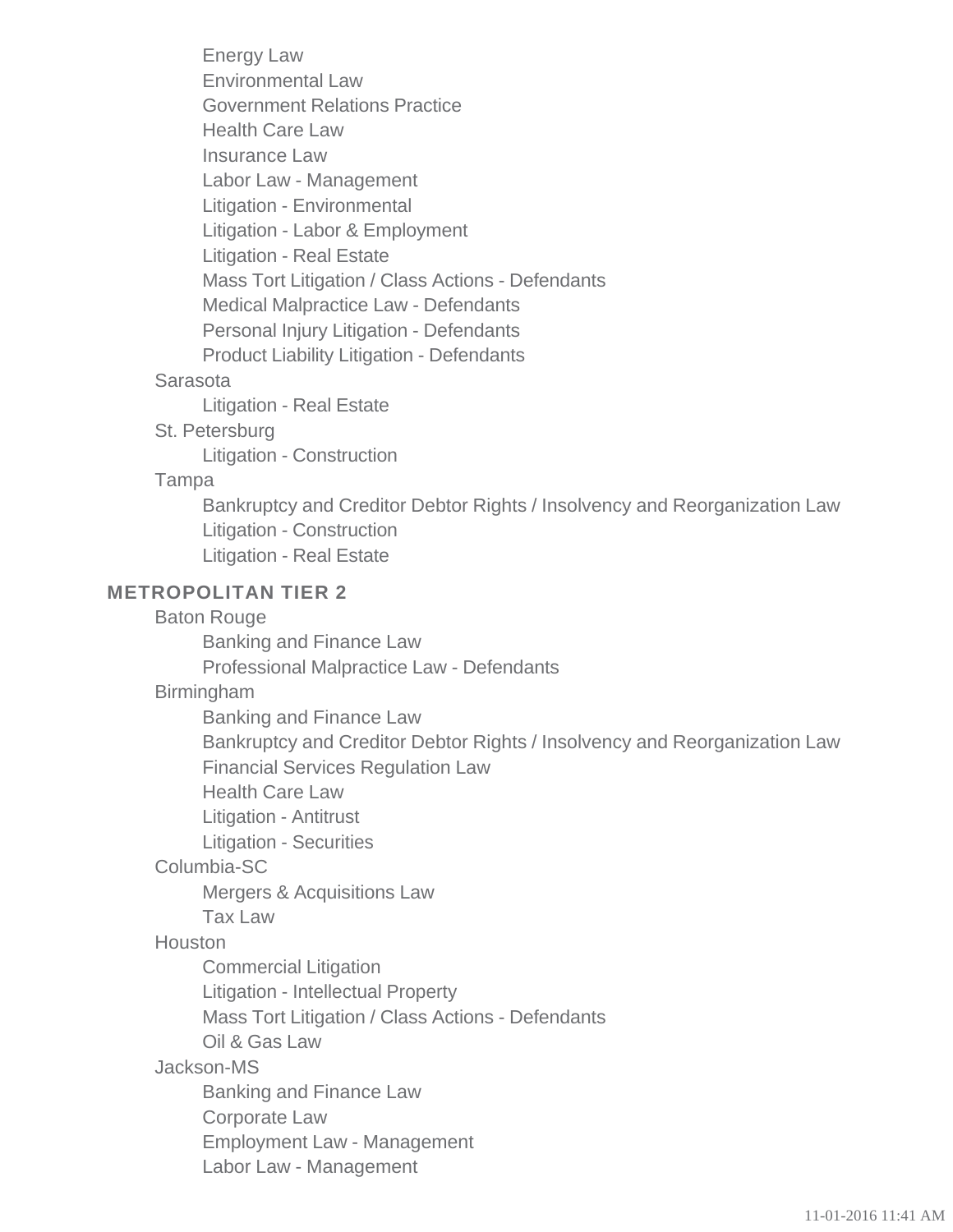Mass Tort Litigation / Class Actions - Defendants Mergers & Acquisitions Law Real Estate Law Trusts & Estates Law Memphis Bankruptcy and Creditor Debtor Rights / Insolvency and Reorganization Law Commercial Litigation Health Care Law Legal Malpractice Law - Defendants Litigation - Banking & Finance Litigation - Bankruptcy Mobile Corporate Law Labor Law - Management Tax Law Timber Law **Nashville Arbitration** Corporate Law Insurance Law Labor Law - Management Litigation - Banking & Finance Litigation - Bankruptcy Litigation - Construction Patent Law Real Estate Law Trademark Law New Orleans Appellate Practice Banking and Finance Law Financial Services Regulation Law Public Finance Law Workers' Compensation Law - Employers Sarasota Litigation - Construction St. Petersburg Bankruptcy and Creditor Debtor Rights / Insolvency and Reorganization Law Construction Law Tampa Commercial Transactions / UCC Law Litigation - Bankruptcy **METROPOLITAN TIER 3**

#### Baton Rouge

Bankruptcy and Creditor Debtor Rights / Insolvency and Reorganization Law Birmingham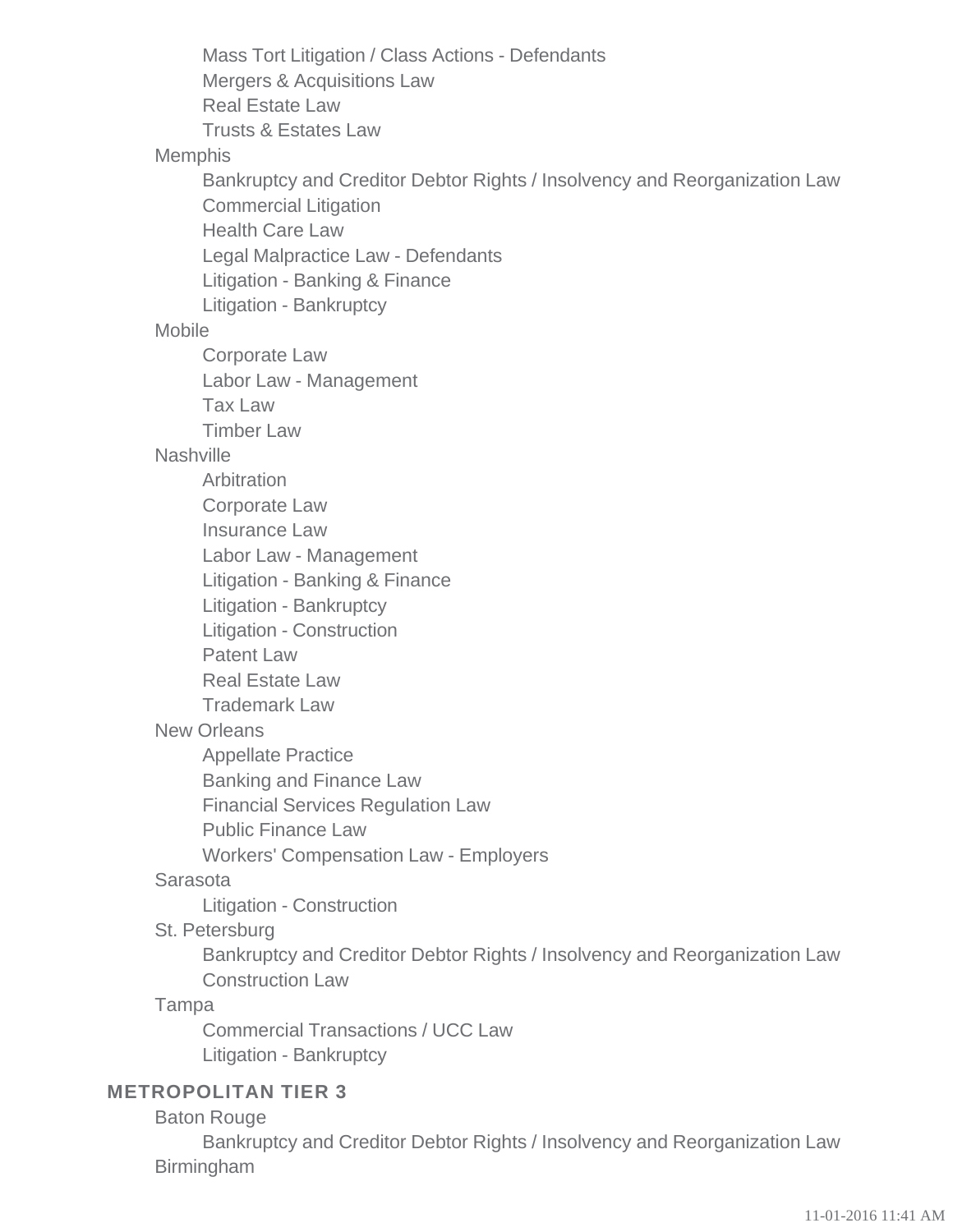Mergers & Acquisitions Law Tax Law Columbia-SC Corporate Law Litigation - Construction Personal Injury Litigation - Defendants Personal Injury Litigation - Plaintiffs Houston Natural Resources Law Jackson-MS Environmental Law Insurance Law Litigation - Environmental Memphis Banking and Finance Law Mass Tort Litigation / Class Actions - Defendants Medical Malpractice Law - Defendants Mobile Banking and Finance Law Employment Law - Management Litigation - Labor & Employment **Nashville** Banking and Finance Law Bankruptcy and Creditor Debtor Rights / Insolvency and Reorganization Law Entertainment Law - Motion Pictures & Television Financial Services Regulation Law Health Care Law Litigation - Patent Litigation - Tax Media Law Mergers & Acquisitions Law Personal Injury Litigation - Defendants New Orleans Arbitration Litigation - Antitrust Litigation - Securities Oil & Gas Law Tax Law Trusts & Estates Law St. Petersburg Real Estate Law **Tallahassee** Health Care Law Tampa Commercial Litigation